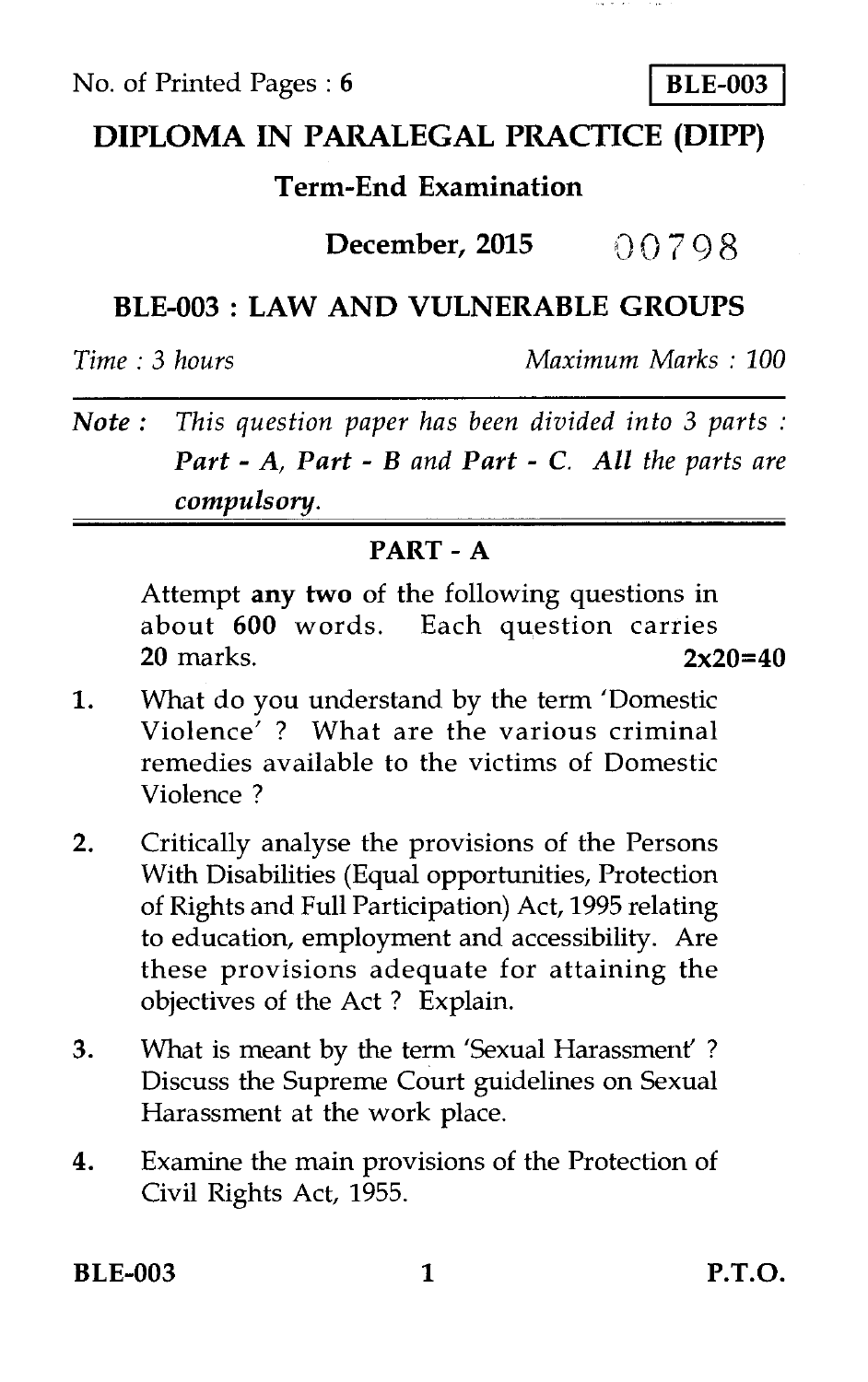Attempt **any four** of the following questions in about **300** words. Each question carries 10 marks. **4x10=40** 

- 5. What do you understand by Productive and Reproductive work ? Discuss the salient features of the Scheduled Castes and Scheduled Tribes (Prevention of Atrocities) Act, 1989.
- 6. 'Children need care and protection'. Do you agree with this statement ? Is there any special legislation for children which covers this aspect ? Discuss.
- 7. Discuss the main provisions of the Mental Health Act, 1987.
- 8. Briefly discuss any three rights enshrined in the Convention on the Rights of Child, 1989. How are these rights protected in India ?
- 9. What is Voluntary testing ? What are the reasons of giving preference to the policy of voluntary testing over the mandatory testing of the HIV patients ?
- 10. What are the reasons responsible for the existence of bonded labour system in India ? Discuss.

**BLE-003 2**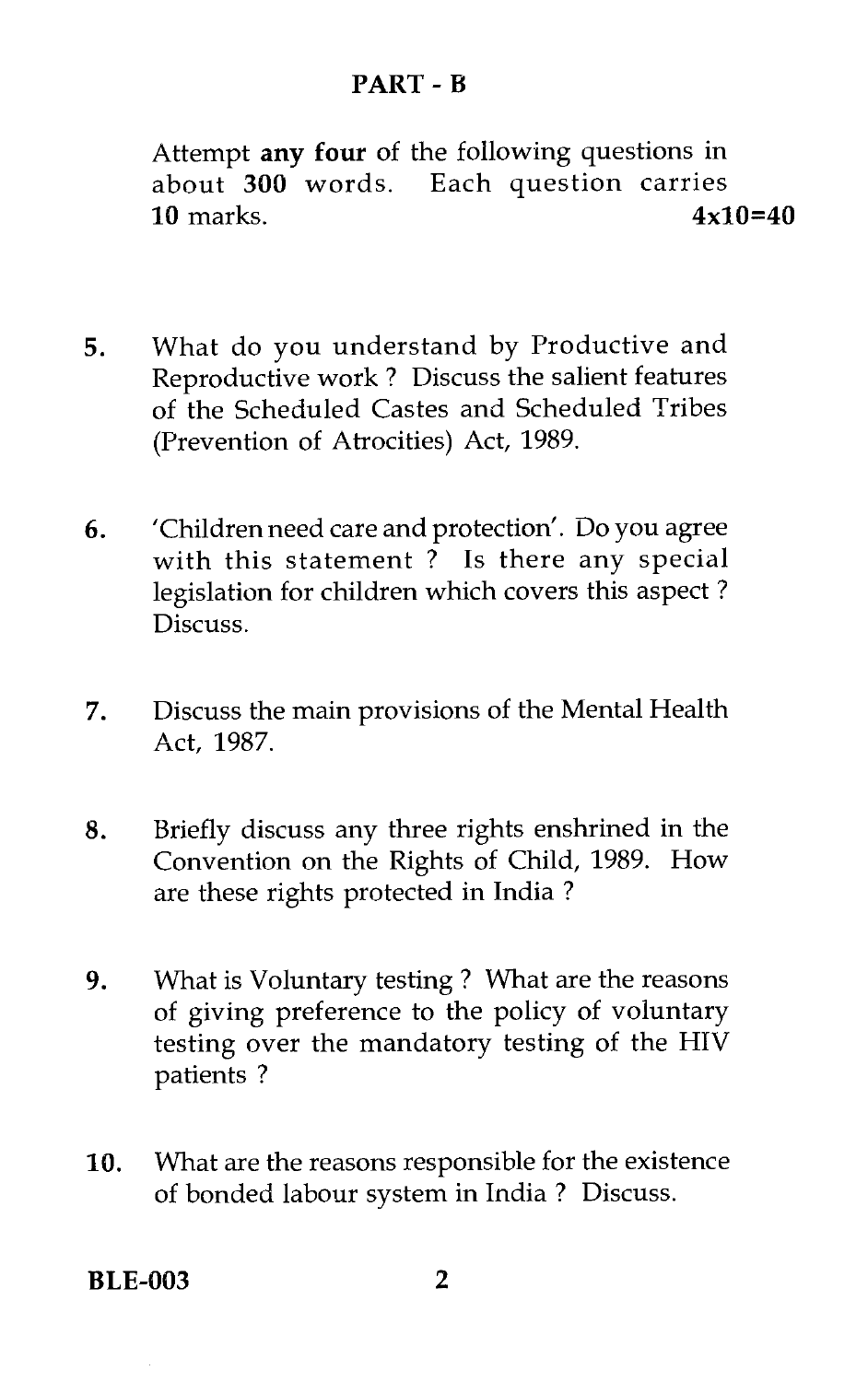## **PART - C**

Write short notes on **any four** of the following in **150** words. Each question carries **5** marks.

**4x5=20** 

- 11. National Child Labour Policy.
- 12. Concept of Patriarchy in India.
- 13. Soft crimes models.
- 14. Procedure for investigation in Dowry Death Cases.
- 15. Convention on Disability.
- 16. Gender Stereotyping of roles.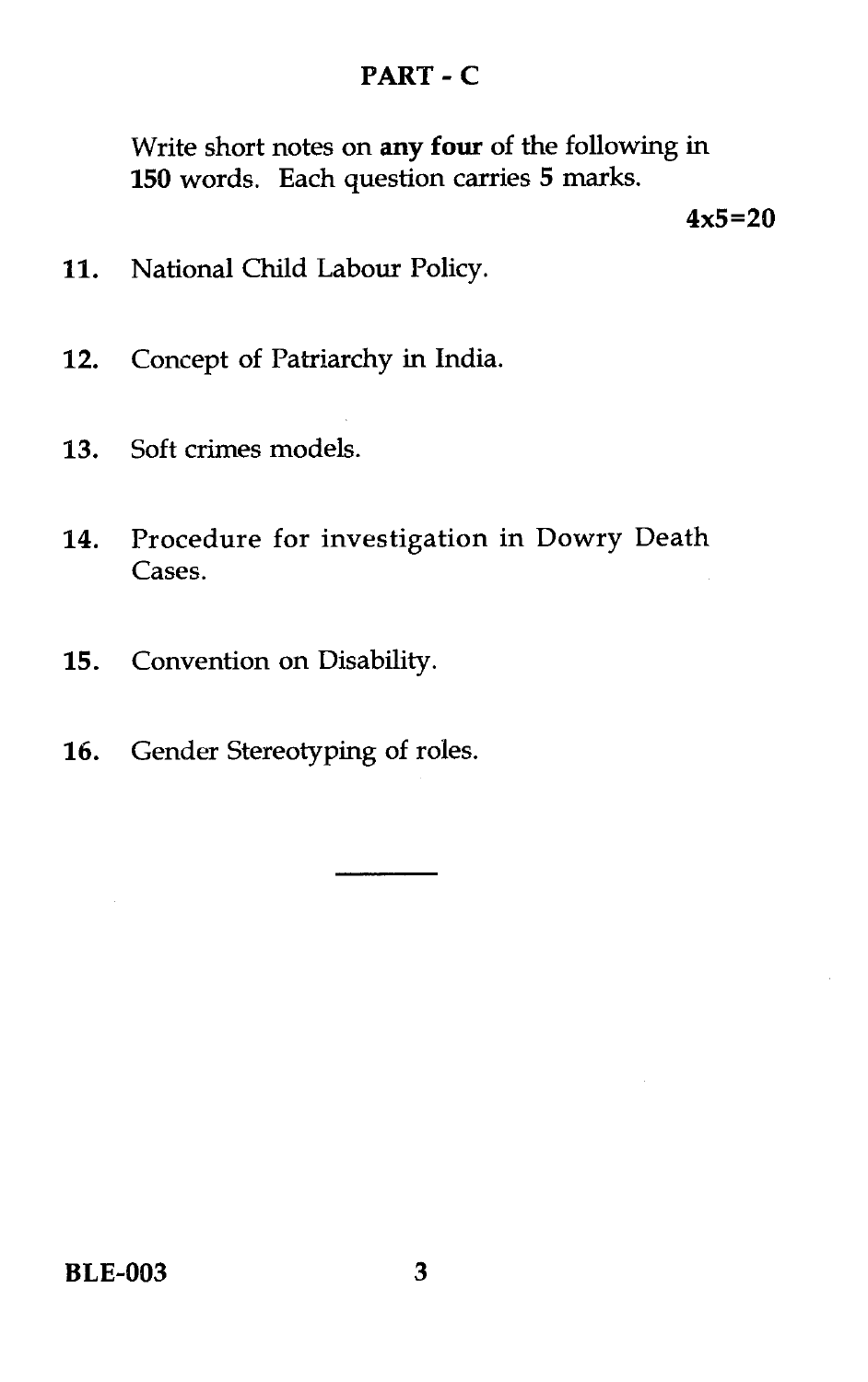# बी.एल.ई.-003

अर्धविधिक व्यवहार में डिप्लोमा ( डी.आई.पी.पी. )

## सत्रांत परीक्षा

**दिसम्बर. 2015** 

बी.एल.ई.-003 : विधि और संवेदनशील समूह

समय : 3 घण्टे

अधिकतम् अंक : 100

नोट : यह प्रश्नपत्र तीन भागों में विभाजित है : भाग - A.भाग- B और भाग - C । सभी भाग अनिवार्य हैं।

#### भाग - A

निम्नलिखित में से **किन्हीं दो** प्रश्नों के उत्तर लगभग 600 शब्दों (प्रत्येक) में दीजिए। प्रत्येक प्रश्न के 20 अंक हैं।  $2x20=40$ 

- 'घरेलू हिंसा' से आप क्या समझते हैं ? घरेलू हिंसा के पीड़ितों  $\mathbf{1}$ . को उपलब्ध विभिन्न टांडिक उपचार क्या हैं?
- शिक्षा, रोजगार और पहुंच के संबंध में विकलाँग व्यक्ति (समान  $2.$ अवसर, अधिकार संरक्षण और पूर्ण भागीदारी) अधिनियम, 1995 के उपबंधों का आलोचनात्मक विश्लेषण कीजिए। क्या ये उपबंध अधिनियम के उद्देश्यों को प्राप्त करने के लिए पर्याप्त हैं? स्पष्ट कीजिए।
- 'यौन उत्पीडन' का क्या अर्थ है? कार्यस्थल पर यौन उत्पीडन 3. के संबंध में उच्चतम न्यायालय के दिशा-निर्देशों की चर्चा कीजिए।
- नागरिक अधिकार संरक्षण अधिनियम, 1955 के प्रमुख उपबंधों  $\overline{4}$ . का वर्णन कोजिए।

**BLE-003** 

**P.T.O.**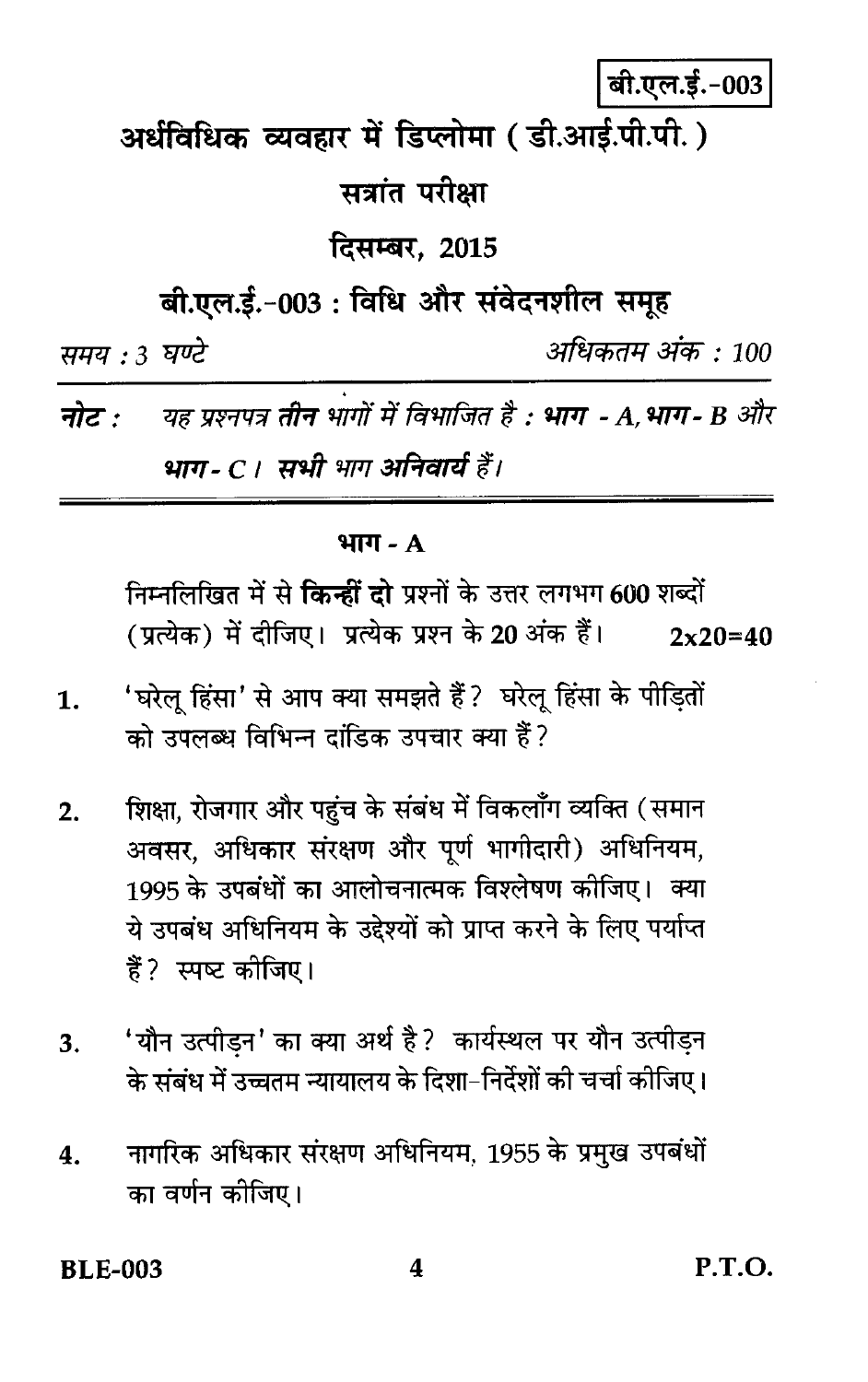निम्नलिखित में से **किन्हीं चार** प्रश्नों के उत्तर लगभग 300 शब्दों (प्रत्येक) में दीजिए। प्रत्येक प्रश्न के 10 अंक हैं।  $4x10=40$ 

- उत्पादनकारी और पन:उत्पादनकारी कार्य से आप क्या समझते 5. हैं ? अनुसूचित जाति एवं अनुसूचित जनजाति (अत्याचार निवारण)अधिनियम, 1989 की प्रमख विशेषताओं की चर्चा कोजिए।
- 'बालकों को देखभाल और संरक्षण की आवश्यकता होती है'। 6. क्या आप इस कथन से सहमत हैं? क्या बालकों के लिए कोई ऐसा विशेष कानून है जिसमें यह पहलू शामिल है? वर्णन कीजिए।
- मानसिक स्वास्थ्य अधिनियम, 1987 के प्रमख उपबंधों की 7. चर्चा कोजिए।
- बाल अधिकार सम्मेलन, 1989 में उल्लिखित किन्हीं तीन 8. अधिकारों को संक्षेप में स्पष्ट कीजिए। भारत में ये अधिकार किस प्रकार संरक्षित है?
- स्वैच्छिक परीक्षण क्या है? एच.आई.वी. रोगियों के अनिवार्य 9. परीक्षण के बजाए स्वैच्छिक परीक्षण की नीति को वरीयता देने के क्या कारण हैं?
- भारत में बंधुआ श्रम व्यवस्था बने रहने के लिए उत्तरदायी कारण  $10.$ क्या हैं ? चर्चा कोजिए।

**BLE-003** 

5

 $P.T.O.$